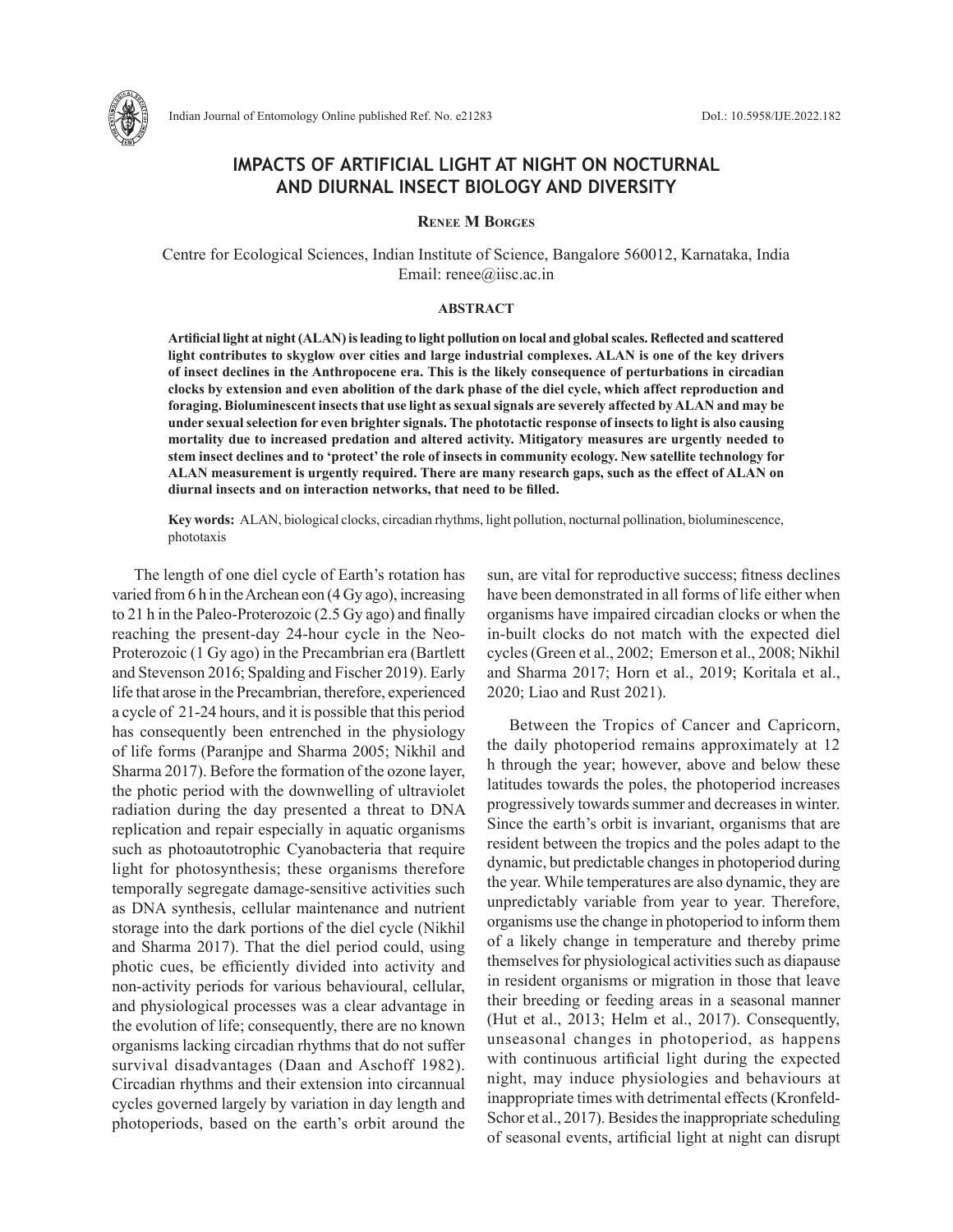rest and sleep that are vital for normal functioning (but see Geissmann et al., 2019); even organisms that are in continuous movement for extended periods of time, that could last for weeks, as in great frigatebirds or swimming sharks, engage in unihemispheric sleep such that only one hemisphere of the brain is awake while the other is quiescent (Rattenborg et al., 2016; Mascetti 2021). Therefore, periods of rest and sleep have evolved as adaptations for survival in many life forms. Most insect circadian rhythms have been investigated using *Drosophila melanogaster* (Diptera: Tephritidae) that has served as a model in understanding human sleep disorders (Donelson and Sanyal 2015). However, there is need to investigate non-model insects (Beer and Helfrich-Förster 2020), since its will inform us about the level of plasticity and/or variation available in diel and annual rhythms (Helm et al., 2017) for insect survival under various perturbations including light pollution during the Anthropocene.

### **Artificial light at night (ALAN)**

The phenomenon of ALAN is pervasive and ubiquitous in many parts of the world. It is largely a phenomenon of urban and industrial areas, but road and rail stretches between urban areas could also be illuminated, as also small towns and villages. With the invention of light-emitting diodes (LEDs), and the economical and longevity benefits of LEDs, illumination is shifting from the more monochromatic yellow lighting to the broader spectrum white-light LEDs, which have a more pronounced blue spectral coverage and higher intensity (Elvidge et al., 2010; Longcore et al., 2018; Alaasam et al., 2021). Coolwhite LEDs with a spectral maximum at 450 nm are optimised for humans since its spectrum confers maximum suppression of melatonin and thereby induces maximum alertness in humans (Mills et al., 2007). With increasing demand for indoor and outdoor illumination, dark nights are absent in many areas, and global maps of ALAN demonstrate the scale and severity of the problem (Kyba et al., 2017).

Although the lux differential between day and a full moon night is a million-fold (full moon = 0.1 lux; starlight  $= 0.001$  lux) (Davies and Smyth 2018; Borges et al., 2016), even dim ALAN is sufficient to disrupt quite a few biological activities. For example, dim ALAN depresses the cellular immune response of *Teleogryllus commodus* (Orthoptera: Gryllidae) (Durrant et al., 2020). Light under a commonly used LED streetlight is 1-2 lux in a radius of 10-20 m, while that from floodlights in a stadium, for example, is usually in the order of 100 lux (Sanders et al., 2021).

Besides the effect of direct light on organisms, indirect light contributes to skyglow, which is the result of light directed upwards, reflected and scattered by atmospheric particles; the intensity of skyglow is 0.1-0.5 lux, which is brighter than a full moon (Eisenbeis 2006). Skyglow extends around areas with a high density of lights such as cities and metropolises.

Currently, the best available option for measuring ALAN is via the day—night band (DNB) of the satellite-mounted visible infrared imaging radiometer suite (VIIRS) (Lee et al., 2014; Barentine et al., 2021). However, there are several shortcomings of this sensor technology, especially its insensitivity in the blue region of the spectrum and its spatial resolution that is limited to 750 m (Kyba et al., 2017). The sensitivity lacuna is particularly important with the increased use of white LEDs that have a considerable blue component. Consequently, new mission-mode satellite technology is urgently required, along with extensive ground-truthing to determine the correspondence between satellite readings and light measurements on ground (Levin et al., 2020; Barentine et al., 2021).

## **Insect traits that increase vulnerability to ALAN and anthropogenic change**

Insects as small-sized ectotherms have modulated their biology and life history to match their environments (Saunders 2009; 2020). Being ectotherms, they are most vulnerable to high and low temperatures and are predicted to be metabolically at high risk owing to human-induced changes of the Anthropocene, such as warming (Wagner et al., 2021). Insects are active either at dawn, or dusk, or during day or night. While inactive they must retire to resting places with conducive temperatures where predation risk is minimal. Insects that inhabit relatively arhythmic environments, characteristic of high latitudes, may also exhibit lack of rhythmic clock activity but may also be sensitive to other environmental variables, such as temperature, which interact with clock-gene expression to produce activity rhythms adapted to local conditions (Bloch et al., 2013; Kobelkova et al., 2015; Bertolini et al., 2019; Helfrich-Förster et al., 2020). When conditions are predictably unsuitable for insect survival, insects either migrate or enter diapause so that the diapausing dormant stage can survive through the harsh conditions. These transitions between developmental stages are usually regulated by hormones, which are under the control of biological clocks that are in turn entrained by zeitgebers (synchronizers, *sensu* Jürgen Aschoff), such as light levels and temperature (Beer and Helfrich-Förster 2020). Disruptions in these environmental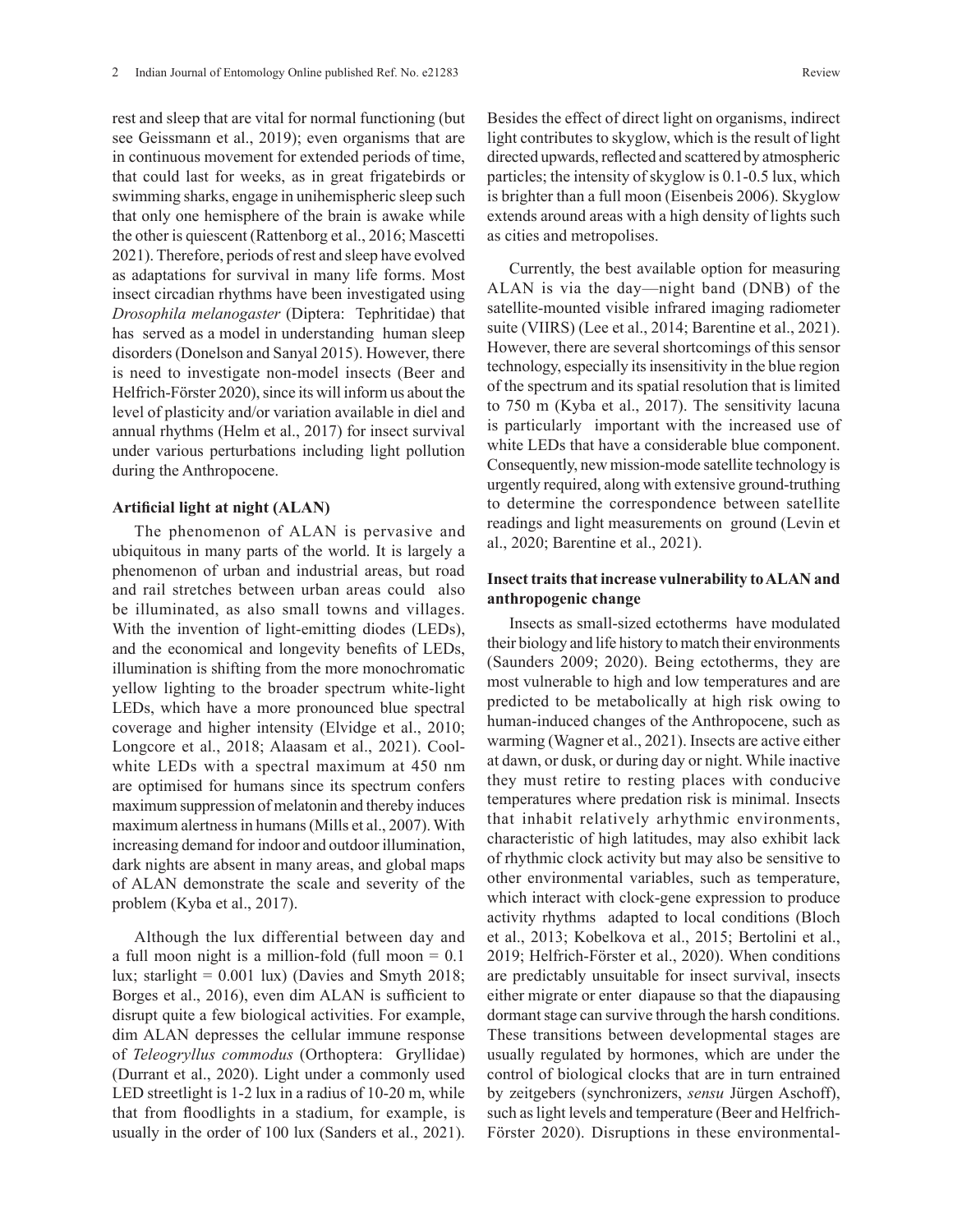time cues can have major effects on life-histories and consequently impact on the demographics (van Langevelde et al., 2018). Addressing the causes and consequences of these stressors on insects is important, given their importance in the functioning as components of aquatic and terrestrial communities, and their catastrophic decline, which is underway in many parts of the earth (Wagner et al., 2021).

## **Effect of ALAN on nocturnal insects**

ALAN has a wide variety of impacts on insects through interference with such vital traits as mating, foraging, melatonin production, and offspring development time, including many other aspects of their biology (see Desouhant et al., 2019 for a comprehensive review). For example, ALAN affects reproduction, resulting in the alteration of the pheromone blend by increasing repellant compounds and decreasing mate attractants, demonstrated in many species of Noctuidae (Lepidoptera) (Van Geffen et al., 2015). Light pollution also inhibits the feeding behaviour of adult Noctuidae (van Langevelde et al., 2017). Most insects exhibit a dorsal light reaction and show positive phototaxis towards light (Jander 1963). They are attracted towards either polarised or unpolarised light sources or their reflections (Robertson et al., 2017); however, this attraction also depends on the light spectrum with blue and red light evoking less attention (Donners et al., 2018; Robertson and Horváth 2019). However, the Noctuiidae are strongly attracted by ultraviolet and blue regions of the spectrum (Brehm et al., 2021).

Many nocturnal insects have impaired mate detection, courtship and related reproductive behaviours under light pollution. Australian populations of *Teleogryllus commodus* were slow to initiate movement towards calling mates in the presence of ALAN either in the laboratory or under streetlights, but they did engage in sexual behaviour suggesting that ALAN was not entirely detrimental to their reproduction (Thompson et al., 2019). In another example, lifetime rearing of *Gryllus bimaculatus* (Orthoptera: Gryllidae) under 12 h light and 12 h of ALAN of intensities varying from 2, 5, to 40 lux revealed that although there was a greater impact of higher ALAN intensities, all experimental light intensities at night affected locomotory and stridulatory rhythms (Levy et al., 2021). There was greater asynchrony between individuals in calling activity and locomotion, all of which are likely to have critical effects on mating as well as foraging activity.

ALAN has particularly serious effects on bioluminescent insects that produce light. In the nocturnal *Lampyris noctiluca* (Coleoptera: Lampyridae), males experienced difficulty in locating dummy light-emitting females when LED light was facing upwards such that the lights had maximum spread; this difficulty was reduced with distance away from the light source (Van den Broeck et al., 2021a). The study recommended the reduction of LED lights and their intensities in areas where *L. noctiluca* were usually abundant. Under ALAN, *L. noctiluca* females are more likely to attract males if their signal was bright, suggesting sexual selection for brighter females under conditions of light pollution (Elgert et al., 2021). However, when lightemitting *L. noctiluca* females were exposed directly to ALAN, they neither moved to darker areas where their signal would be more conspicuous nor delayed their light emission, suggesting that *L. noctiluca* lack the ability to be flexible in signalling strategies under light pollution (Elgert et al., 2020). Female glow worms in dark areas stopped glowing after one night while those in areas lit by artificial light continued glowing for several lights, suggesting that the latter females were unsuccessful at attracting males under lit conditions (Van den Broeck et al., 2021b). The effects of ALAN are not restricted to adult stages of bioluminescent insects. The aquatic larvae of *Aquatica ficta* (Coleoptera: Lampyridae) suffered enhanced mortality when experiencing ALAN; furthermore, under ALAN, there was a down-regulation of genes controlling spermatid development, oogenesis and neuron differentiation, and an up-regulation of genes responsible for hormonal production and ecdysteroid metabolism (Chen et al., 2021). Owing to its disruption and interference with the reproductive biology of light-emitting insects, light pollution is considered the most critical contributor to the decline of populations of the Lampyridae in Brazil's Atlantic Forest (Vaz et al., 2021).

Light pollution also affects pestiferous insects such as *Culex pipiens f. molestus* (Diptera: Culicidae) in temperate regions; in response to long photoperiods because of ALAN, females delay diapause and are active for longer periods thus biting humans later in the season when they should no longer be active (Fyie et al., 2021). Such females diverted energy from fat bodies into production of larger egg follicles and thus extended the yearly risk period for disease spread (Fyie et al., 2021). Similarly, *Aedes albopictus* (Diptera: Culicidae), which has invaded many parts of the world, also delays diapause with light pollution (Westby and Medley 2020). Whether extended ALAN periods also extend the diel-biting periods of this day-biting mosquito is not yet known but could also affect disease spread by this vector of arboviral diseases, such as dengue and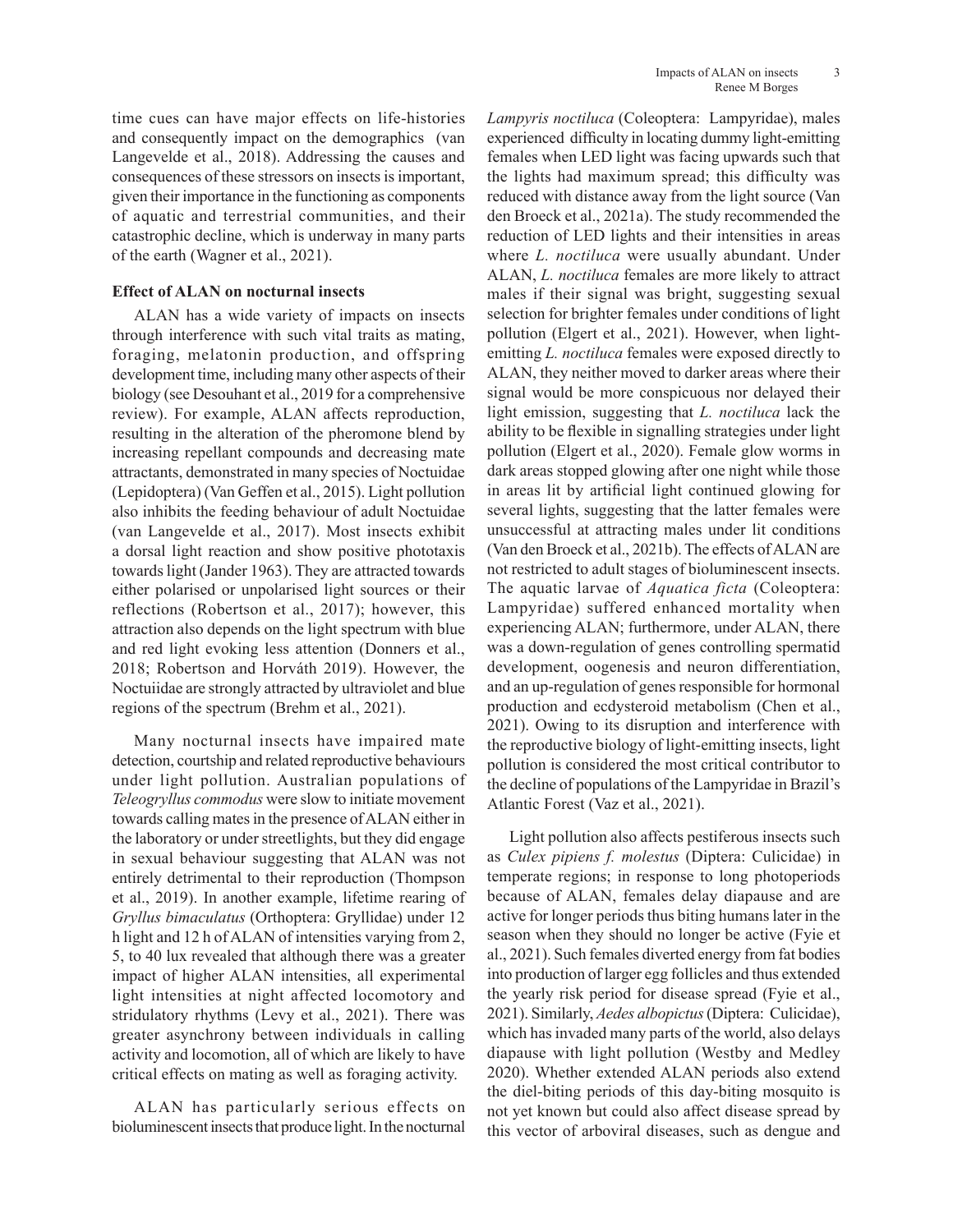#### chikungunya (Paupy et al., 2009).

While the impacts of ALAN on insects have usually been studied using terrestrial insects, data are presently accumulating on the effects of light pollution on aquatic insects that have flying adult stages; Ephemeroptera and Trichoptera were caught by traps that were located near portable LED lights in an effort to mimic realistic ALAN conditions at different distances from riparian areas (Carannante et al., 2021). While the Ephemeroptera and Trichoptera catches were greater in traps set near rivers, the Diptera were trapped at all distances from the river. Carannante et al. (2021) recommended that LED lighting should be placed at 40-60 m from riverbanks to prevent the attraction of adult aquatic flying insects. The larvae of aquatic insects were also attracted to mid-regions of the spectrum, and the Ephemeroptera larvae did not exhibit phototaxis towards blue light (Kühne et al., 2021).

Several insects use celestial and lunar cues in the night sky for navigation. The South-African Scarabaeoidea (Coleoptera) use the polarisation patterns in the night sky coupled with the Milky Way to navigate (Dacke et al., 2004; 2013); however, skyglow due to light pollution is obscuring the night sky and its celestial cues. Consequently, the Scarabaeoidea are resorting to using available artificial lights as guides and exhibiting impaired navigation, resulting in increased competition from similarly disoriented beetles (Foster et al., 2021). Similarly, adult flying aquatic insects find water bodies at night through the horizontally polarised reflection of moonlight from water surfaces, including reflection of polarised ultraviolet light (Robertson et al., 2017; Fraleigh et al., 2021); this ability is being severely disrupted by light pollution (Haynes and Robertson 2021). That skyglow and light pollution are extending into protected areas and biodiversity- rich areas (Garrett et al., 2020; Mu et al., 2021) is a matter of great concern for the long-term survival of these specialized navigation capabilities.

### **Effect of ALAN on diurnal insects**

Little research has been done measuring the impact of ALAN on diurnal insects (Desouhant et al., 2019). In diurnal *D. melanogaster*, sustained exposure to dim ALAN (> 1 lux) reduced fecundity and adult survival (McLay et al., 2017). ALAN extends the foraging time of diurnal moths, e.g., *Tegeticula maculata* (Lepidoptera: Prodoxidae) that pollinates the *Hesperoyucca whipplei* (Asparagaceae) (Wilson et al., 2021) with as yet unknown longterm consequences for

this mutualism between a seed-eating pollinator and the plant that it services. The diurnal *Apis mellifera* (Hymenoptera: Apidae) has a pronounced nocturnal sleep rhythm (Kaiser and Steiner-Kaiser 1983); whether this sleep rhythm is compromised by light pollution in *Apis dorsata* or *A. florea*, that nest in the open, and not in cavities, also needs to be determined. *Apis dorsata* is often found in cities (Saravanan et al., 2020) where it is likely to be affected by light pollution. *Apis dorsata* increases its activity into the night in the waxing or waning period of the moon between half-moon and full moon cycles (Dyer 1985; Young et al., 2021), since that quantity of moonlight is above the illumination threshold required for the optimal functioning of its optical system. Still, the impact of ALAN on this *A. dorsata* is presently unknown. It is possible that this aggressive bee with its large worker force could dominate night-blooming flowers under conditions of light pollution. In a study in which unmanaged meadows were treated with ALAN or left as dark controls, 19% of plant species were affected by the light treatment and received either more or less diurnal pollinator visitation compared with the dark controls (Giavi et al., 2021). The reasons for this variation in effect on plant species are as yet unknown.

ALAN also affected a diurnal endoparasitoid *Venturia canescens* (Hymenoptera: Ichneumonidae) that parasitises the larvae of the Pyralidae, by extending its activity level into the night (Gomes et al., 2021); females of *V. canascens* exposed to low level ALAN also demonstrated a transgenerational effect with increased development time and increased latency for feeding in their offspring. In a massive collective phototactic response, 45 million individuals of *Trimerotropis pallidipennis* (Orthoptera: Acrididae), that are usually diurnal, were attracted to city lights in Las Vegas, USA (Tielens et al., 2021) during one of the perennial population outbreaks. Consequently, phototaxis can have devastating effects on even diurnal insect populations by triggering inappropriate behavioural activity.

#### **ALAN and insect interaction networks**

While flower opening times for nocturnal and diurnal flowering plants are under strict circadian pattern (Ren et al 2021), whether ALAN affects flower opening times is not yet known. But it is likely that this effect will be demonstrated, and that such changes may also affect insect visitation to those flowers. Diurnal insects such as species of *Heliconius* (Lepidoptera: Nymphalidae) can associate floral rewards such as nectar with morning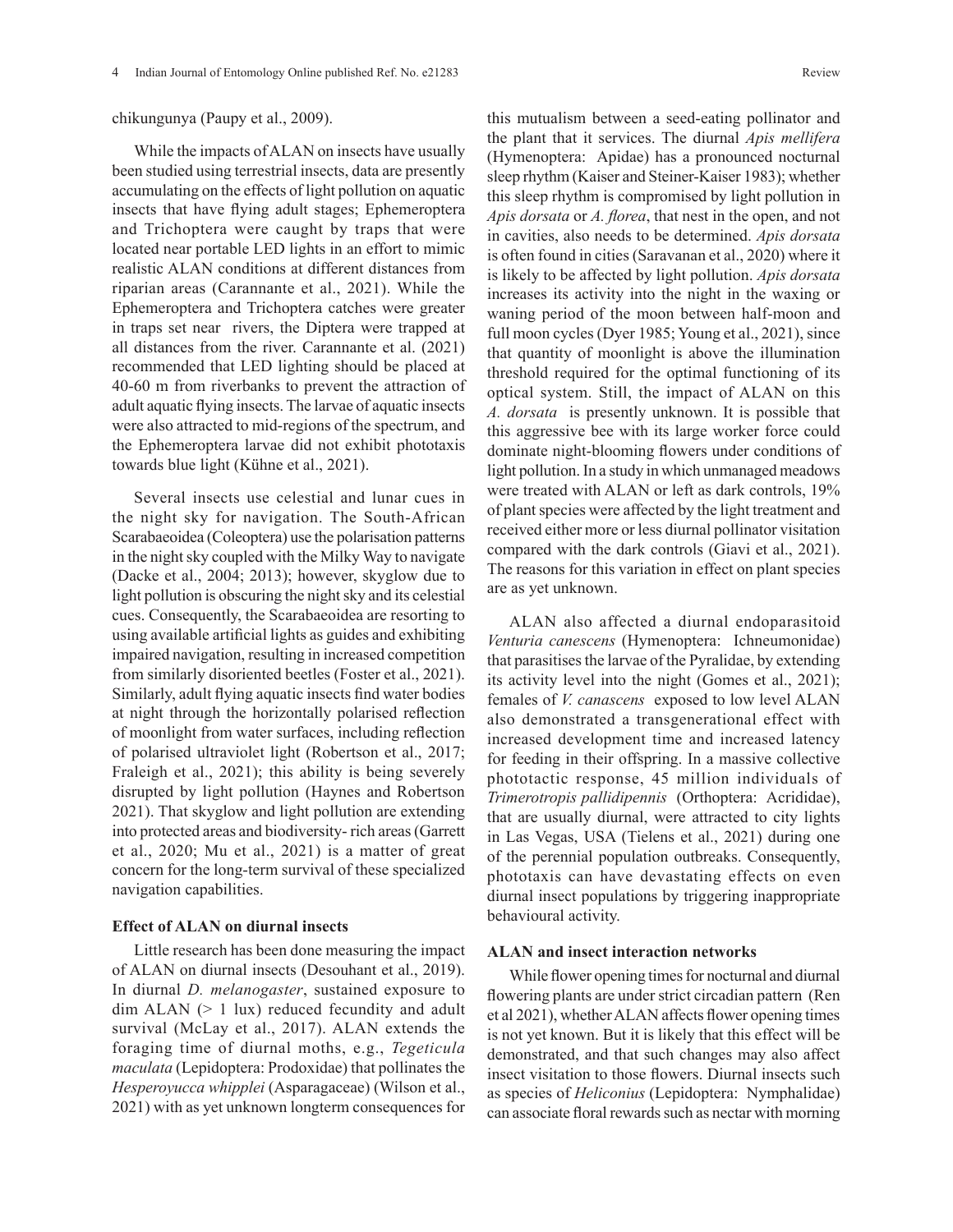or afternoon time periods (Toure et al., 2020) and adjust their visitations accordingly. Whether nocturnal pollinators, such as the Heterocera, also do the same is not known. While amber LEDs and even high-pressure sodium lamps attract low numbers of insects and are less damaging compared with white broad-band LEDs with more of blue emission, a modelling study using known values of colour receptor sensitivities showed that white broad-band LEDs were more similar to moonlight in their effects on colour contrasts in the visual system of the nocturnal *Deilephila elpenor* (Lepidoptera: Sphingidae) (Briolat et al., 2021). Therefore, the nature of ALAN could affect Heterocera's visitation frequency at flowers of varied colours and contrast against their leaf background during nights.

Using 3D-printed flowers and illumination levels to match moonlight (0.1 lux) and dawn/dusk light conditions (50 lux), the nocturnal *Manduca sexta* (Lepidoptera: Sphingidae) took longer to find flowers and efficiently locate the nectary at 50 lux compared with lower light levels (Deora et al., 2021) indicating that those visual systems that are adapted to perform at low light levels will encounter difficulties at higher light levels. The consequences of this for foraging efficiency and thereby reproductive success of the Heterocera and their pollination services under light pollution is unknown. The circadian rhythms of plants and pollinators are often delicately matched, e.g. in the interaction between *Manduca* and *Petunia*, the circadian rhythm of scent production of *Petunia* matches that of the antennal sensitivity of *Manduca,* whose activity peaks about 4 h after sunset (Fenske et al., 2018). Therefore, the disruption of these timed activities by ALAN would have serious consequences for existing plant-pollinator interactions. In a specialised nursery pollination system, the nocturnal species of *Hadena* (Noctuidae) pollinates and lays eggs in the nightopening flowers of *Silene latifolia* (Caryophyllaceae); plants had higher seed predation owing to moth oviposition in dark, unlit control sites compared with lit areas; however, dark areas adjacent to lit areas had spillover effects of the light, and here also seed predation was increased compared to the lit areas (Giavi et al., 2020) suggesting that light can have effects that are carried over onto adjacent unlit areas as well.

Modelling of visual systems also revealed that the perception of colours on the wings of the Sphingidae that may be used in sexual selection or mate attraction displays or anti-predation strategies was affected by amber but not white LEDs. In an investigation of 14

species of the Sphingidae in the UK, Briolat et al. (2021) found that since nocturnal moths choose settling backgrounds at night for camouflage against diurnal predators such as blue tits, colour contrast using amber LEDs would give hawkmoths inappropriate information about the colour of substrates used for resting and affect their choice of backgrounds. This mismatch between colours perceived under ALAN and those perceived under natural light available at night (moonlight and/ or starlight), can result in wrong choice of substrates, leading to greater conspicuousness and thereby greater predation risk during diurnal resting periods. These authors therefore stress the importance of knowledge of the visual ecology and sensory biology of insect pollinators, the colour spectrum of their floral resources, and the colour discrimination abilities of their predators in assessing the impact of ALAN on networks of interactions.

Light pollution can affect tritrophic and higher levels of interaction. In a multitrophic experiment with plants, aphids and parasitoids, although plant biomass increased with ALAN, there was a differential effect on the aphids and parasitoids. The day-active parasitoids were able to extend their activity into the 'night-time' with moderate intensity ALAN but parasitoid activity declined with high intensity ALAN; consequently, the density of aphids declined with moderate ALAN but their numbers remained high under strong ALAN owing to the lower activity of the parasitoids (Sanders et al., 2018). Therefore, low levels of ALAN increased predation of aphids but this effect was not occurring at high levels. Similarly, insectivorous birds such as mockingbirds were able to prey upon insects and feed their nestlings after nightfall owing to ALAN (Stracey et al., 2014), which could result in greater predation on insects under these conditions. Since many insects show attraction to artificial light especially those emitting blue light, congregations of insects at lights are affecting their predation rates by nocturnal predators such as geckoes and bats that are also attracted to these light sources (Rowse et al., 2016; Pauwels et al., 2021). While biological management of pestiferous insects is successful in some instances, in general, there are negative impacts of ALAN on agroecosystems affecting the efficiency of pestiferous arthropod management (Grubisic et al., 2018).

# **Combined effects of ALAN and other anthropocene effects**

Diapause in insects is usually optimally timed to coincide with the onset of harsh conditions such as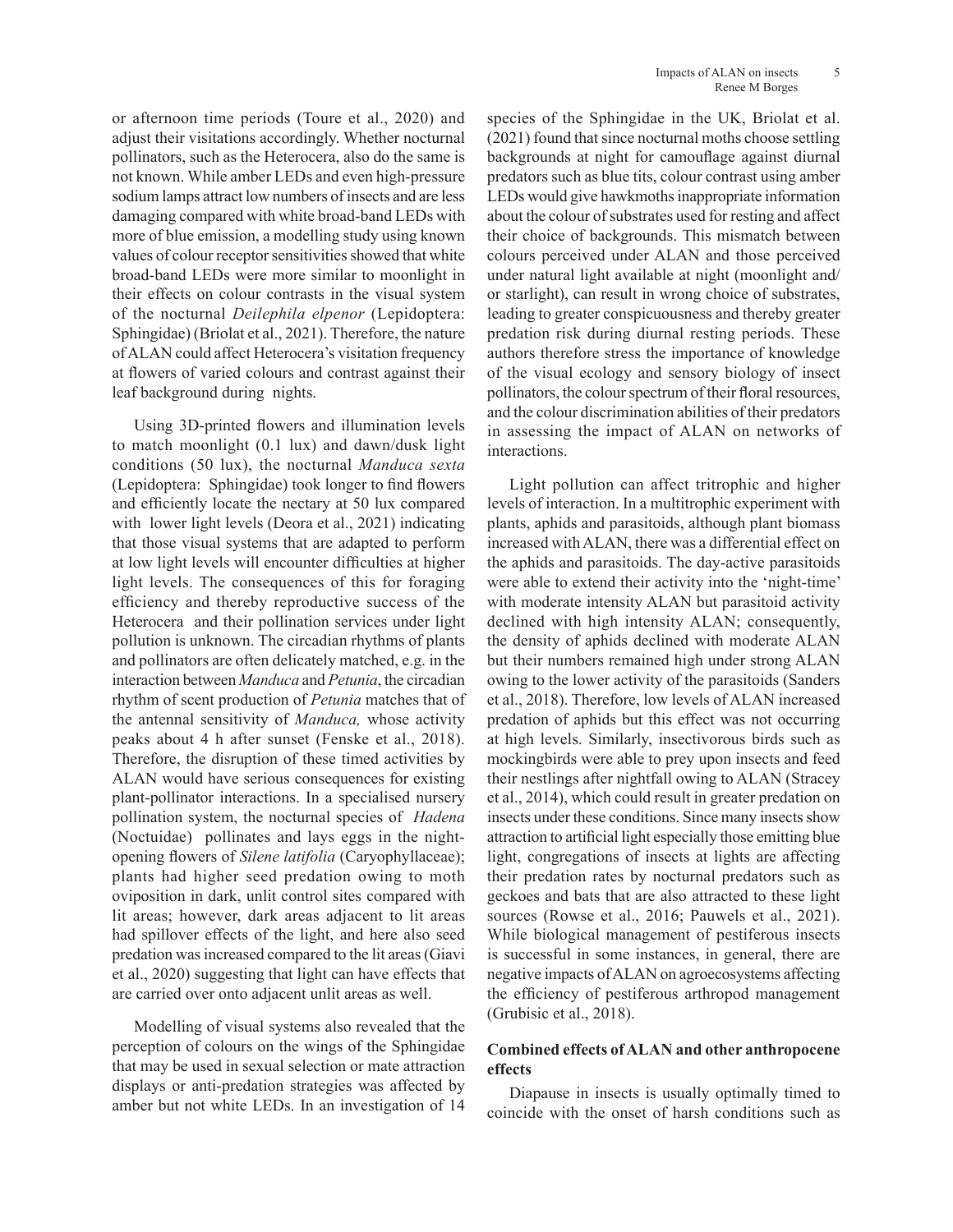winter. The reaction norm of diapause in response to photoperiod will respond to increasing temperatures by advancing development thereby having more time for growth including an increase in voltinism (having multiple breeding episodes within the same season). On the other hand, ALAN will result in longer artificial photoperiods, and thereby a delay in moving into diapause; this will result in development prior to diapause occurring at inappropriate times (Merckx et al., 2021). Diapause in an urban population of blowflies *Sarcophaga similis* in Japan was delayed under ALAN such that flies had not yet entered diapause in autumn compared to rural populations (Mukai et al., 2021). Noise pollution is also another consequence of the Anthropocene. At low urban noise levels, the frequency of a species of *Corethrella* sp. (Diptera: Corethrellidae) decreased with increasing ALAN intensity; however, at higher noise pollution levels, these midges were absent at all experimental light levels (McMahon et al., 2017), indicating that noise and light levels have counteracting effects.

### **Unanswered questions**

The light environment is the single most reliable cue available to life on earth, and insect circadian rhythms and utilisation of habitats at specific times of the day or night are guided by this periodicity of light availability (Denlinger et al., 2017; Tierney et al., 2017). While studies record population declines of insects under light pollution, the mechanisms that cause these declines need investigation (Boyes et al., 2021a, b); a mechanistic understanding will have impact on selection of appropriate strategies for insect conservation (Stewart 2021). There is a need for interdisciplinary research on the effect of ALAN on insects and their interacting trophic guilds (Kalinkat et al., 2021). This interdisciplinary research must encompass radiometry, satellite technology, regular insect monitoring, critical experiments using model insect species and an outreach component which also attempts to provide scientifically validated solutions to mitigate the effects of ALAN.

Among the many questions that need to be answered is the impact of ALAN on dawn, dusk, and twilight levels. The duration of these transitions between day and night varies with latitude (Borges et al., 2016). The contribution of ALAN to matutinal and vespertine light levels will also depend on the timing of switching on and off of lights. There is no information on ALAN magnitude at these times at a local or global level, although the data may be available and need to be extracted and analysed. The impacts are likely to be most profound for those organisms that show matutinal and/or crepuscular behaviour. For example, only the largest foragers *Bombus terrestris* (Hymenoptera: Apidae) leave the nest at low light levels at the onset of dusk because these are likely to have the largest eyes and therefore the greatest photon catch ability that enables them to fly under these light conditions (Hall et al., 2021); these large foragers occur in low frequency in the nest presumably due to the cost of their maintenance. Whether the abolition of dawn by ALAN will result in negative selection against large size in these bumblebees remains to be investigated. Similarly, in a Neotropical dim-light-foraging bee community, light intensity limited their foraging activity; these bees needed a certain threshold of light intensity to forage, but also avoided foraging in bright light (Liporoni et al., 2020). *Xylocopa tranquebarica* (Hymenoptera: Apidae) has colour vision under starlight conditions and only flies under nocturnal conditions, avoiding even crepuscular flights) (Somanathan et al., 2008; 2020). How bees like *X. tranquebarica* will respond to ALAN is not known. Nocturnal moths are being increasingly recorded as important pollinators of wild plants even in agricultural landscapes (Walton et al., 2020); the myriad negative impacts of ALAN on different Heterocera does not auger well for the long-term sustainability of this interaction. Whether mismatches between the circadian clocks of flowering plants and their insect pollinators will have cascading effects on the structure of communities is not known but requires attention (Bloch et al., 2017; Kronfeld-Schor et al., 2017).

Many nuisance insects, such as those of the Blattodea, have a pronounced nocturnal activity rhythm, and a period of immobility when lights are switched on (Tobler and Neuner-Jehle 1992); will ALAN result in reduced activity by such arthropods or will they evolve to compensate for longer light availability periods? Since the foraging time of insectivorous species is extended by ALAN, how this may affect predation on diurnal insects is also unknown. Since light pollution affects sexual attraction especially in insects that use light signals, e.g. bioluminescence, is it possible that new sexual signals will evolve (Broder et al., 2021)?

Several detailed plans have been drawn up to mitigate the impact of ALAN especially in protected areas (Jägerbrand and Bouroussis 2021). For example, in Hungary, researchers have successfully reduced attraction of many species of the Ephemeroptera to light by optimising the spectrum of beacon lights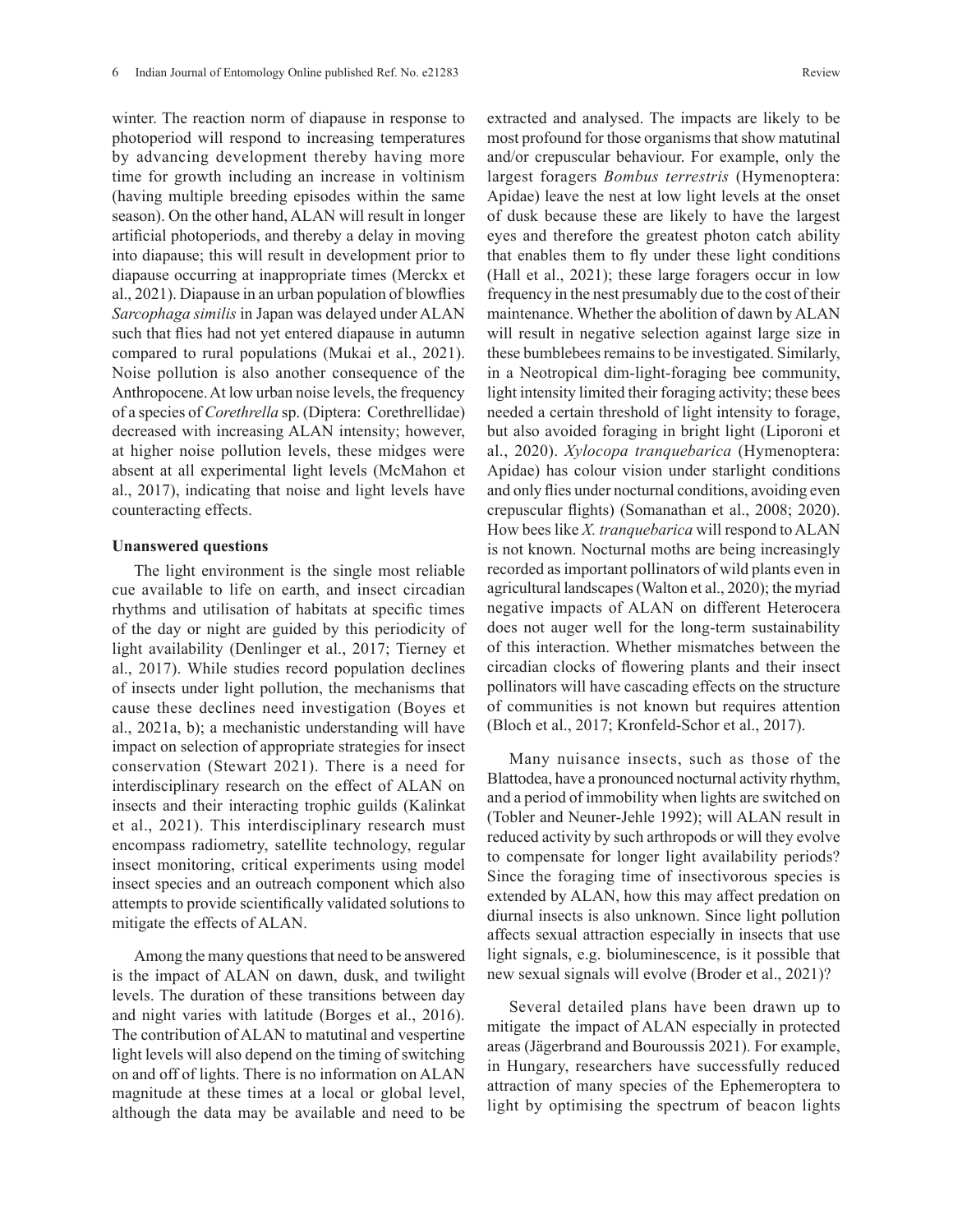on a bridge such that the adults do not show a mass phototactic response (Mészáros et al., 2021). Since adult Ephemeroptera live only for a few hours, and spend their development stages in water, the judicious adoption of such mayfly-protecting lights near water bodies is a practical mitigation measure. Insects are often caught in evolutionary sensory traps by ALAN; research must be directed towards disarming such traps (Robertson and Blumstein 2019). Yet, arriving at a spectrum of lighting that will have the least negative impact on all taxa will be a daunting task as also shown by studies with fireflies wherein each species is impacted by the spectral peak of its own bioluminescence (Owens and Lewis 2021); these naturally vary between sympatric species in a habitat as a consequence of competition for light spectral space. Reducing the blue spectrum of light has however shown to be most beneficial towards reducing insect attraction to LEDs in a lowland forest site in the Peruvian Amazon (Deichmann et al., 2021). In many parts of the world, citizen groups have led the way with regard to changing policies on light pollution and lighting innovations (Zielińska-Dabkowska et al., 2020). Such recommendations are also valid for lighting of public spaces, and monuments, especially when they are enclosed by woodlands (Kobav et al., 2021); such a situation is particularly germane to countries rich in heritage structures such as India. Illuminating such monuments excessively and inappropriately will result in islands of light surrounded by darkness; such light islands may serve as attractors to insects and disrupt local community processes of which insects are an integral part.

Since conservation can have greater success when it is informed by sensory ecology (Dominoni et al., 2020), it is necessary that more attention is paid to insect sensory biology. There have been calls for making the mitigation of light pollution a major research goal in the  $21<sup>st</sup>$  century (Davies and Smyth 2018) since its effects are pervasive (Gaston et al., 2021). ALAN needs a comprehensive framework within which its individual effects as well as its effects on diurnal-nocturnal trophic cascades and the dynamics of communities may be investigated (Grubisic and van Grunsven 2021). Borges et al. (2016) suggested that owing to the stresses involved with diurnal flowering under global warming, it is possible that plants will shift their flower opening times to the cooler nocturnal hours, as may also happen with animals that may shift activity to the night (Levy et al., 2019). However, this flowering shift into the night will only be successful if suitable pollinators are available during the night. Since light pollution is responsible for serious declines of nocturnal insects (Owens et al., 2020), this is unlikely to be a successful evolutionary trajectory.

The 'normal' night in the absence of artificial light is fraught with its own constraints for plant and insect activity (Borges 2018; Gaston 2019; Somanathan et al., 2020). It would be valuable to be able to predict which interactions will prevail under the combined stresses of global warming, light pollution, noise, and atmospheric pollution. There are a multitude of questions that demand answers, if we are to successfully conserve insect diversity and their vital role in functioning ecosystems.

#### **ACKNOWLEDGEMENTS**

I am grateful to Anantanarayanan Raman for inviting me to write this review, to VV Ramamurthy for his support, and to the reviewers for their comments. Our work on insects has been generously funded by DST-SERB, DST-FIST, DBT, DBT-IISc Partnership Programme, CSIR and the Swedish International Development Cooperation Agency.

#### **REFERENCES**

- Alaasam V J, Kernbach M E, Miller C R, Ferguson S M. 2021. The diversity of photosensitivity and its implications for light pollution. Integrative and Comparative Biology. Doi: 10.1093/icb/icab156.
- Barentine J C, Walczak K, Gyuk G, Tarr C, Longcore T 2021. A case for a new satellite mission for remote sensing of night lights. Remote Sensing 13: 2294.
- Bartlett B C, Stevenson D J. 2016. Analysis of a Precambrian resonancestabilized day length. Geophysical Research Letters 43: 5716-5724.
- Beer K, Helfrich-Förster C. 2020. Model and non-model insects in chronobiology. Frontiers in Behavioral Neuroscience 14: 601676.
- Bertolini E, Schubert F K, Zanini D, Sehadová H, Helfrich-Förster C, Menegazzi P. 2019. Life at high latitudes does not require circadian behavioral rhythmicity under constant darkness. Current Biology 29: 3928-3936.
- Bloch G, Barnes B M, Gerkema M P, Helm B. 2013. Animal activity around the clock with no overt circadian rhythms: patterns, mechanisms and adaptive value. Proceedings of the Royal Society B: Biological Sciences 280: 20130019.
- Bloch G, Bar-Shai N, Cytter Y, Green R. 2017. Time is honey: circadian clocks of bees and flowers and how their interactions may influence ecological communities. Philosophical Transactions of the Royal Society B: Biological Sciences 372: 20160256.
- Borges R M. 2018. Dark matters: Challenges of nocturnal communication between plants and animals in delivery of pollination services. Yale Journal of Biology and Medicine 91: 33-42.
- Borges R M, Somanathan H, Kelber A, 2016. Patterns and processes in nocturnal and crepuscular pollination services. Quarterly Review of Biology 91: 389-418.
- Boyes D H, Evans D M, Fox R, Parsons M S, Pocock M J. 2021a. Is light pollution driving moth population declines? A review of causal mechanisms across the life cycle. Insect Conservation and Diversity 14: 167-187.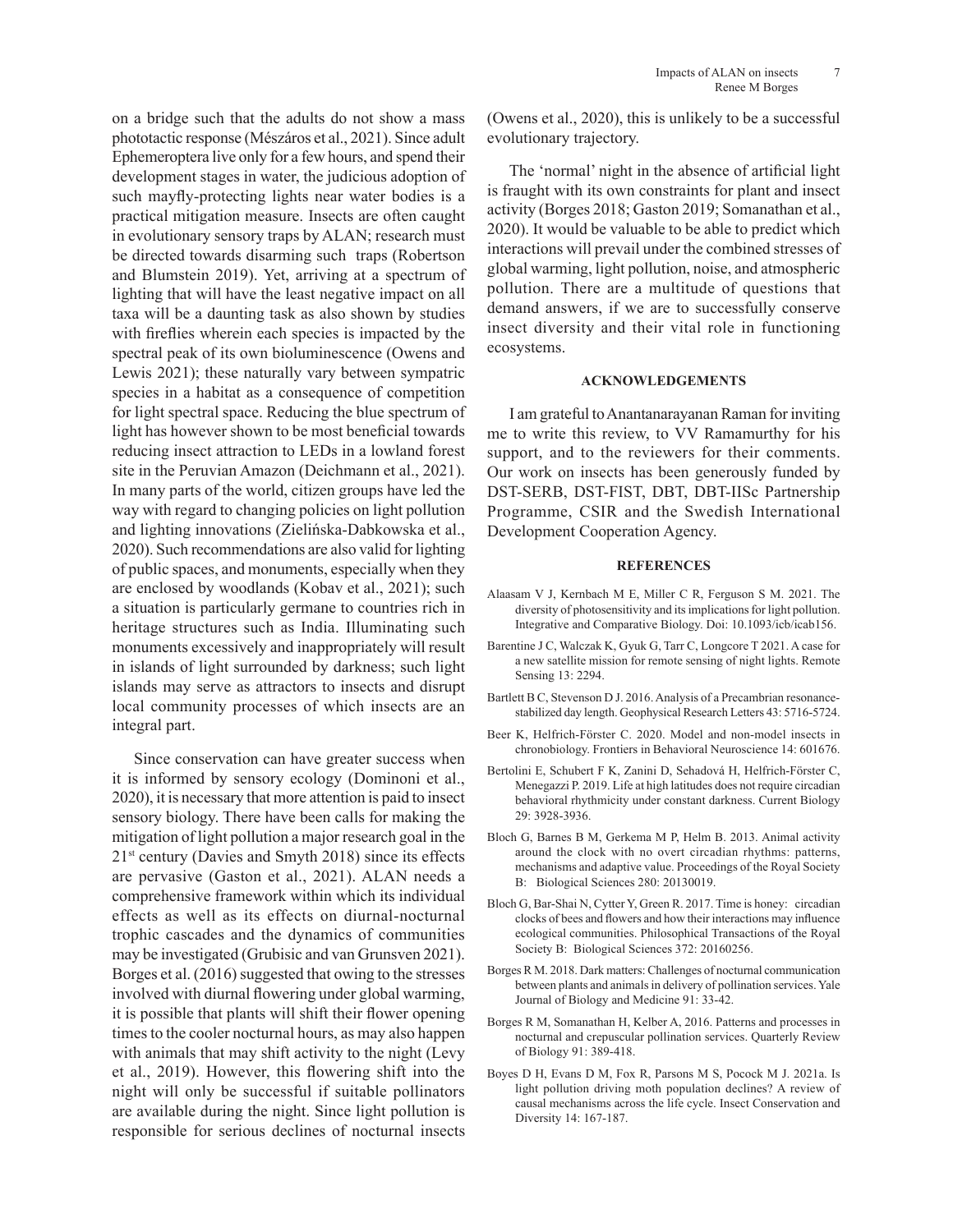- Boyes D H, Evans D M, Fox R, Parsons M S, Pocock M J. 2021b. Street lighting has detrimental impacts on local insect populations. Science Advances 7: eabi8322.
- Brehm G, Niermann J, Jaimes Nino L M, Enseling D, Jüstel T, Axmacher J C, Warrant E, Fiedler K. 2021. Moths are strongly attracted to ultraviolet and blue radiation. Insect Conservation and Diversity 14: 188-198.
- Briolat E S, Gaston K J, Bennie J, Rosenfeld E J, Troscianko J. 2021. Artificial nighttime lighting impacts visual ecology links between flowers, pollinators and predators. Nature Communications 12: 4163.
- Broder E D, Elias D O, Rodríguez R L, Rosenthal G, Seymoure B M, Tinghitella R M. 2021. Evolutionary novelty in communication between the sexes. Biology Letters 17: 20200733.
- Carannante D, Blumenstein C S, Hale J D, Arlettaz R. 2021. LED lighting threatens adult aquatic insects: Impact magnitude and distance thresholds. Ecological Solutions and Evidence 2: e12053.
- Chen Y R, Wei W L, Tzeng D T, Owens A C, Tang H C, Wu C S, Lin S, Zhong S, Yang E C. 2021. Effects of artificial light at night (ALAN) on gene expression of *Aquatica ficta* firefly larvae. Environmental Pollution 281: 116944.
- Daan S, Aschoff J. 1982. Circadian contributions to survival. *In* Vertebrate Circadian Systems (Aschoff J, Daan S, Groos G A eds.) (pp. 305- 321). Springer, Berlin, Heidelberg.
- Dacke M, Baird E, Byrne M, Scholtz C H, Warrant E J. 2013. Dung beetles use the Milky Way for orientation. Current Biology 23: 298-300.
- Dacke M, Byrne M J, Scholtz C H, Warrant E J. 2004. Lunar orientation in a beetle. Proceedings of the Royal Society of London. Series B: Biological Sciences 271: 361-365.
- Davies T W, Smyth T. 2018. Why artificial light at night should be a focus for global change research in the 21st century. Global Change Biology 24: 872-882.
- Deichmann J L, Ampudia Gatty C, Andía Navarro J M, Alonso A, Linares-Palomino R, Longcore T. 2021. Reducing the blue spectrum of artificial light at night minimises insect attraction in a tropical lowland forest. Insect Conservation and Diversity 14: 247-259.
- Denlinger D L, Hahn D A, Merlin C, Holzapfel C M, Bradshaw W E. 2017. Keeping time without a spine: what can the insect clock teach us about seasonal adaptation? Philosophical Transactions of the Royal Society B: Biological Sciences 372: 20160257.
- Deora T, Ahmed M A, Brunton B W, Daniel T L. 2021. Learning to feed in the dark: how light level influences feeding in the hawkmoth *Manduca sexta*. Biology Letters 17: 20210320.
- Desouhant E, Gomes E, Mondy N, Amat I. 2019. Mechanistic, ecological, and evolutionary consequences of artificial light at night for insects: review and prospective. Entomologia Experimentalis et Applicata 167: 37-58.
- Dominoni D M, Halfwerk W, Baird E, Buxton R T, Fernández-Juricic E, Fristrup K M, McKenna M F, Mennitt D J, Perkin E K, Seymoure B M, Stoner D C. 2020. Why conservation biology can benefit from sensory ecology. Nature Ecology & Evolution 4: 502-511.
- Donelson N C, Sanyal S. 2015. Use of *Drosophila* in the investigation of sleep disorders. Experimental Neurology 274: 72-79.
- Donners M, van Grunsven R H, Groenendijk D, van Langevelde F, Bikker J W, Longcore T, Veenendaal E. 2018. Colors of attraction: Modeling insect flight to light behavior. Journal of Experimental Zoology Part A: Ecological and Integrative Physiology 329: 434-440.
- Durrant J, Green M P, Jones T M. 2020. Dim artificial light at night

reduces the cellular immune response of the black field cricket, *Teleogryllus commodus*. Insect Science 27: 571-582.

- Dyer F C. 1985. Nocturnal orientation by the Asian honey bee, *Apis dorsata*. Animal Behaviour 33: 769-774.
- Eisenbeis G. 2006. Artificial night lighting and insects: attraction of insects to streetlamps in a rural setting in Germany. *In* Ecological Consequences of Artificial Night Lighting (Rich C, Longcore T, eds.) (pp. 191-198). Island Press, Washington, DC.
- Elgert C, Hopkins J, Kaitala A, Candolin U. 2020. Reproduction under light pollution: maladaptive response to spatial variation in artificial light in a glow-worm. Proceedings of the Royal Society B 287: 20200806.
- Elgert C, Lehtonen T K, Kaitala A, Candolin U. 2021. Sexual selection for bright females prevails under light pollution. Current Zoology 67: 329-331.
- Elvidge C D, Keith D M, Tuttle B T, Baugh K E. 2010. Spectral identification of lighting type and character. Sensors 10: 3961-3988.
- Emerson K J, Bradshaw W E, Holzapfel C M. 2008. Concordance of the circadian clock with the environment is necessary to maximize fitness in natural populations. Evolution 62: 979-983.
- Fenske M P, Nguyen L P, Horn E K, Riffell J A, Imaizumi T. 2018. Circadian clocks of both plants and pollinators influence flower seeking behavior of the pollinator hawkmoth *Manduca sexta*. Scientific Reports 8: 2842.
- Foster J, Tocco C, Smolka J, Khaldy L, Baird E, Byrne M J, Nilsson D E, Dacke M. 2021. Light pollution forces a change in dung beetle orientation behavior. Current Biology 31: 3935-3942.
- Fraleigh D C, Heitmann J B, Robertson B A. 2021. Ultraviolet polarized light pollution and evolutionary traps for aquatic insects. Animal Behaviour 180: 239-247.
- Fyie L R, Gardiner M, Meuti M E. 2021. Artificial light at night alters the seasonal responses of biting mosquitoes. Journal of Insect Physiology 129: 104194.
- Garrett J K, Donald P F, Gaston K J. 2020. Skyglow extends into the world's key biodiversity areas. Animal Conservation 23: 153-159.
- Gaston K J. 2019. Nighttime ecology: the "nocturnal problem" revisited. American Naturalist 193: 481-502.
- Gaston K J, Ackermann S, Bennie J, Cox DT, Phillips B, Sánchez de Miguel A, Sanders D. 2021. Pervasiveness of biological impacts of artificial light at night. Integrative and Comparative Biology 61: 1098-1110.
- Geissmann Q, Beckwith E J, Gilestro G F. 2019. Most sleep does not serve a vital function: Evidence from *Drosophila melanogaster*. Science Advances 5: eaau9253.
- Giavi S, Blösch S, Schuster G, Knop E. 2020. Artificial light at night can modify ecosystem functioning beyond the lit area. Scientific Reports 10: 11870.
- Giavi S, Fontaine C, Knop E. 2021. Impact of artificial light at night on diurnal plant-pollinator interactions. Nature Communications 12: 1690.
- Gomes E, Rey B, Débias F, Amat I, Desouhant E. 2021. Dealing with host and food searching in a diurnal parasitoid: consequences of light at night at intra-and trans-generational levels. Insect Conservation and Diversity 14: 235-246.
- Green R M, Tingay S, Wang Z Y, Tobin E M. 2002. Circadian rhythms confer a higher level of fitness to *Arabidopsis* plants. Plant Physiology 129: 576-584.
- Grubisic M, van Grunsven R H. 2021. Artificial light at night disrupts species interactions and changes insect communities. Current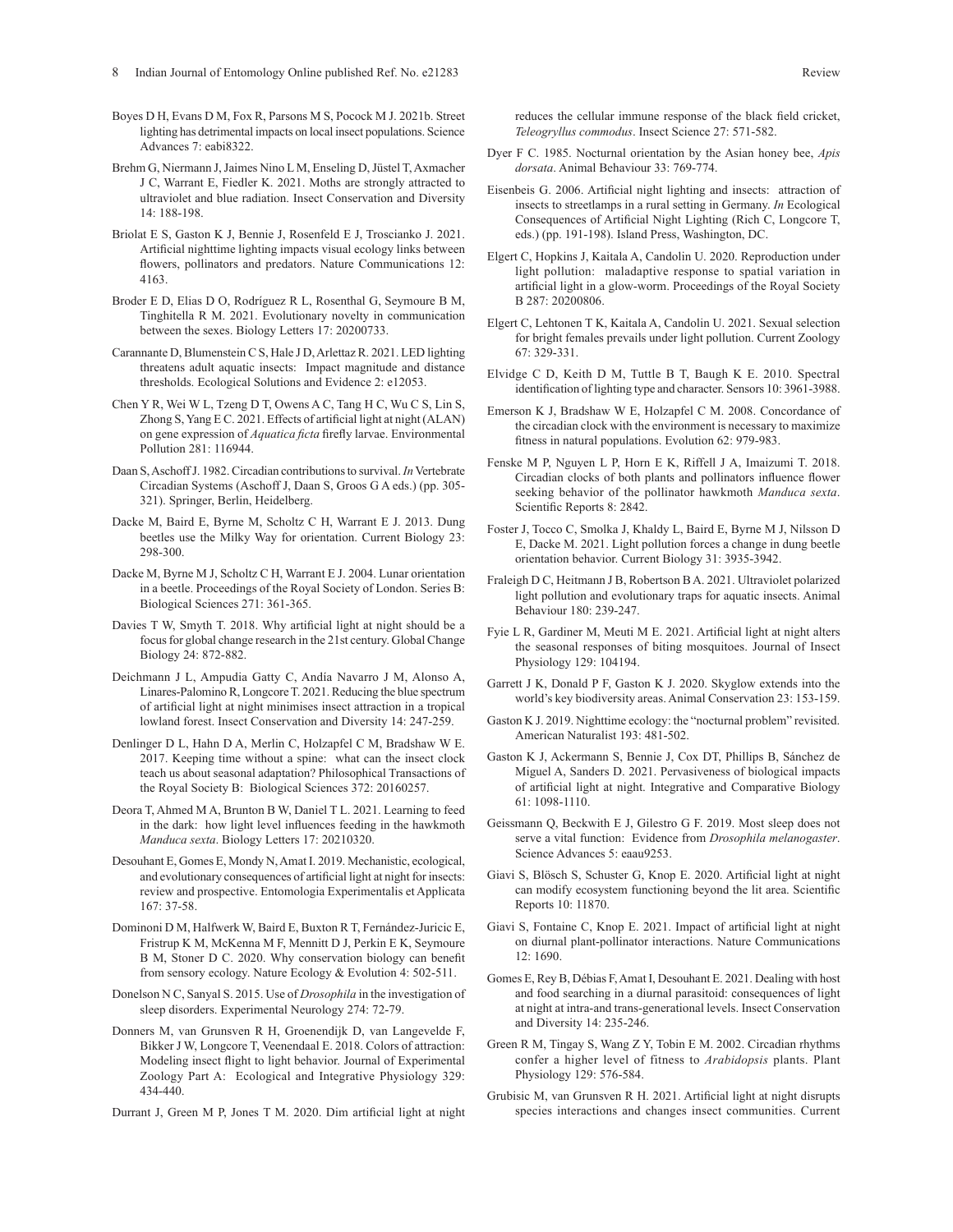Opinion in Insect Science 47: 136-141.

- Grubisic M, van Grunsven R H, Kyba C, Manfrin A, Hölker, F., 2018. Insect declines and agroecosystems: does light pollution matter? Annals of Applied Biology 173: 180-189.
- Hall K, Robert T, Gaston K J, Hempel de Ibarra N. 2021. Onset of morning activity in bumblebee foragers under natural low light conditions. Ecology and Evolution 11: 6536-6545.
- Haynes K J, Robertson B A. 2021. A transdisciplinary research agenda for understanding insect responses to ecological light pollution informed by evolutionary trap theory. Current Opinion in Insect Science 45: 91-96.
- Helfrich□Förster C, Bertolini E, Menegazzi P. 2020. Flies as models for circadian clock adaptation to environmental challenges. European Journal of Neuroscience 51: 166-181.
- Helm B, Visser M E, Schwartz W, Kronfeld-Schor N, Gerkema M, Piersma T, Bloch G. 2017. Two sides of a coin: ecological and chronobiological perspectives of timing in the wild. Philosophical Transactions of the Royal Society B: Biological Sciences, 372: 20160246.
- Horn M, Mitesser O, Hovestadt T, Yoshii T, Rieger D, Helfrich-Förster C. 2019. The circadian clock improves fitness in the fruit fly, *Drosophila melanogaster*. Frontiers in Physiology 10: 1374.
- Hut R A, Paolucci S, Dor R, Kyriacou C P, Daan S. 2013. Latitudinal clines: an evolutionary view on biological rhythms. Proceedings of the Royal Society B: Biological Sciences 280: 20130433.
- Jägerbrand A K, Bouroussis C A. 2021. Ecological impact of artificial light at night: Effective strategies and measures to deal with protected species and habitats. Sustainability 13: 5991.
- Jander R. 1963. Insect orientation. Annual Review of Entomology 8: 95-114.
- Kaiser W, Steiner-Kaiser J. 1983. Neuronal correlates of sleep, wakefulness and arousal in a diurnal insect. Nature 301: 707-709.
- Kalinkat G, Grubisic M, Jechow A, van Grunsven R H, Schroer S, Hölker F. 2021. Assessing long-term effects of artificial light at night on insects: what is missing and how to get there. Insect Conservation and Diversity 14: 260-270.
- Kobav M B, Eržen M, Bizjak G. 2021. Sustainable exterior lighting for cultural heritage buildings and monuments. Sustainability 13: 10159.
- Kobelkova A, Goto S G, Peyton J T, Ikeno T, Lee Jr R E, Denlinger D L. 2015. Continuous activity and no cycling of clock genes in the Antarctic midge during the polar summer. Journal of Insect Physiology 81: 90-96.
- Koritala B S, Wager C, Waters J C, Pachucki R, Piccoli B, Feng Y, Scheinfeldt, L B, Shende S M, Park S, Hozier J I, Lalakia P. 2020. Habitat-specific clock variation and its consequence on reproductive fitness. Journal of Biological Rhythms 35: 134-144.
- Kronfeld-Schor N, Visser M E, Salis L, van Gils J A. 2017. Chronobiology of interspecific interactions in a changing world. Philosophical Transactions of the Royal Society B: Biological Sciences 372: 20160248.
- Kühne J L, van Grunsven R H, Jechow A, Hölker F. 2021. Impact of different wavelengths of artificial light at night on phototaxis in aquatic insects. Integrative and Comparative Biology 61: 1182- 1190.
- Kyba C C, Kuester T, De Miguel A S, Baugh K, Jechow A, Hölker F, Bennie J, Elvidge C D, Gaston K J, Guanter L. 2017. Artificially lit surface of Earth at night increasing in radiance and extent. Science Advances 3: e1701528.
- Lee S, Chiang K, Xiong X, Sun C, Anderson S. 2014. The S-NPP VIIRS day-night band on-orbit calibration/characterization and current state of SDR products. Remote Sensing 6: 12427-12446.
- Levin N, Kyba C C, Zhang Q, de Miguel A S, Román M O, Li X, Portnov B A, Molthan A L, Jechow A, Miller S D, Wang Z. 2020. Remote sensing of night lights: A review and an outlook for the future. Remote Sensing of Environment 237: 111443.
- Levy K, Wegrzyn Y, Efronny R, Barnea A, Ayali A. 2021. Lifelong exposure to artificial light at night impacts stridulation and locomotion activity patterns in the cricket *Gryllus bimaculatus*. Proceedings of the Royal Society B 288: 20211626.
- Levy O, Dayan T, Porter W P, Kronfeld-Schor N. 2019. Time and ecological resilience: can diurnal animals compensate for climate change by shifting to nocturnal activity? Ecological Monographs 89: e01334.
- Liao Y, Rust M J, 2021. The circadian clock ensures successful DNA replication in cyanobacteria. Proceedings of the National Academy of Sciences USA 118: e2022516118.
- Liporoni R, Cordeiro G D, Prado P I, Schlindwein C, Warrant E J, Alvesdos-Santos I. 2020. Light intensity regulates flower visitation in Neotropical nocturnal bees. Scientific Reports 10: 15333.
- Longcore T, Rodríguez A, Witherington B, Penniman J F, Herf L, Herf M. 2018. Rapid assessment of lamp spectrum to quantify ecological effects of light at night. Journal of Experimental Zoology Part A: Ecological and Integrative Physiology 329: 511-521.
- Mascetti G G. 2021. Adaptation and survival: hypotheses about the neural mechanisms of unihemispheric sleep. Laterality 26: 71-93.
- McLay L K, Green M P, Jones T M. 2017. Chronic exposure to dim artificial light at night decreases fecundity and adult survival in *Drosophila melanogaster*. Journal of Insect Physiology 100: 15-20.
- McMahon T A, Rohr J R, Bernal X E. 2017. Light and noise pollution interact to disrupt interspecific interactions. Ecology 98: 1290-1299.
- Merckx T. Nielsen M E, Heliölä J, Kuussaari M, Pettersson L B, Pöyry J, Tiainen J, Gotthard K, Kivelä S M. 2021. Urbanization extends flight phenology and leads to local adaptation of seasonal plasticity in Lepidoptera. Proceedings of the National Academy of Sciences USA 118: e2106006118.
- Mészáros Á, Kriska G, Egri Á. 2021. Spectral optimization of beacon lights for the protection of night-swarming mayflies. Insect Conservation and Diversity 14: 225-234.
- Mills P R, Tomkins S C, Schlangen L J. 2007. The effect of high correlated colour temperature office lighting on employee wellbeing and work performance. Journal of Circadian Rhythms 5. Doi: 10.1186/1740- 3391-5-2.
- Mu H, Li X, Du X, Huang J, Su W, Hu T, Wen Y, Yin P, Han Y, Xue F. 2021. Evaluation of light pollution in global protected areas from 1992 to 2018. Remote Sensing 13: 1849.
- Mukai A, Yamaguchi K, Goto S G. 2021. Urban warming and artificial light alter dormancy in the flesh fly. Royal Society Open Science 8: 210866.
- Nikhil K L, Sharma V K. 2017. On the origin and implications of circadian timekeeping: An evolutionary perspective. *In* Biological Timekeeping: Clocks, Rhythms and Behaviour. (Kumar V. ed.) (pp. 81-129). Springer, New Delhi.
- Owens A, Lewis S M. 2021. Narrow-spectrum artificial light silences female fireflies (Coleoptera: Lampyridae). Insect Conservation and Diversity14: 199-210.
- Owens A C, Cochard P, Durrant J, Farnworth B, Perkin E K, Seymoure B. 2020. Light pollution is a driver of insect declines. Biological Conservation 241: 108259.